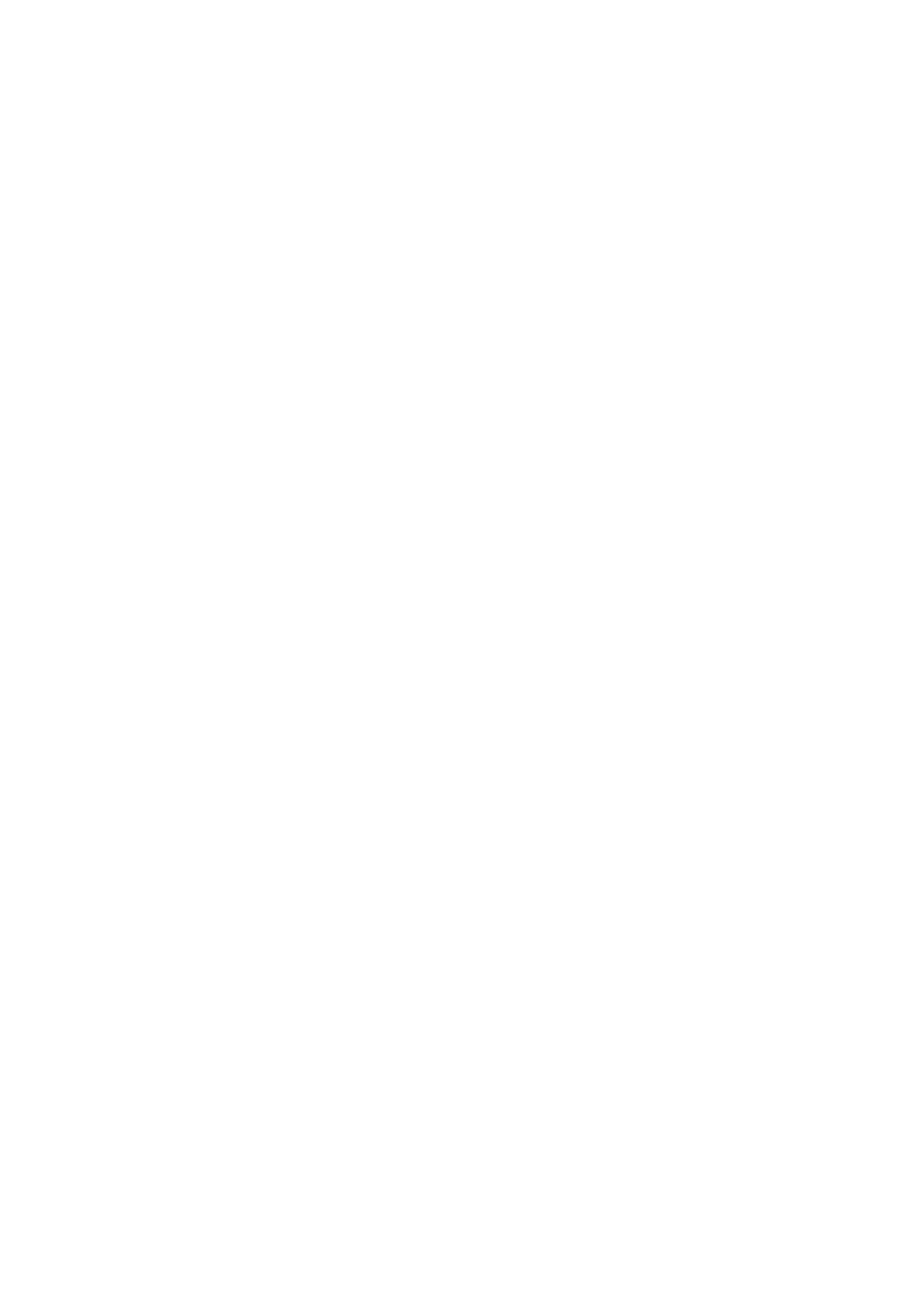| <b>DISTRICT: Manang</b> | $[41]$           |                   | V.D.C./MUNICIPALITY: Bhraka  | [1] |  |  |
|-------------------------|------------------|-------------------|------------------------------|-----|--|--|
| <b>WARD</b>             | <b>HOUSEHOLD</b> | <b>POPULATION</b> |                              |     |  |  |
|                         |                  | <b>TOTAL</b>      | <b>MALE</b><br><b>FEMALE</b> |     |  |  |
|                         | 30               | 122               | 58                           | 64  |  |  |
| ົ                       |                  | 27                | 15                           |     |  |  |
| 3                       | 13               | 43                | 24                           | 1 Q |  |  |
|                         | З                | 14                | Q                            |     |  |  |
| 5                       | ิค               | 20                |                              | 13  |  |  |
| 6                       |                  |                   |                              |     |  |  |
|                         | 15               | 46                | 22                           | 24  |  |  |
| я                       |                  |                   |                              |     |  |  |
| 9                       | n                | 24                | 10                           | 14  |  |  |
| <b>TOTAL</b>            | 83               | 306               | 149                          | 157 |  |  |

| <b>DISTRICT: Manang</b><br>[41] |                  | V.D.C./MUNICIPALITY: Chame<br>$[2]$ |             |               |
|---------------------------------|------------------|-------------------------------------|-------------|---------------|
| <b>WARD</b>                     | <b>HOUSEHOLD</b> | <b>POPULATION</b>                   |             |               |
|                                 |                  | <b>TOTAL</b>                        | <b>MALE</b> | <b>FEMALE</b> |
|                                 | 29               | 129                                 | 64          | 65            |
| າ                               | 10               | 49                                  | 29          | 20            |
| 3                               | 32               | 113                                 | 58          | 55            |
|                                 | 14               | 69                                  | 36          | 33            |
| 5                               | 106              | 427                                 | 227         | 200           |
| 6                               | 56               | 203                                 | 111         | 92            |
|                                 | 15               | 70                                  | 40          | 30            |
| 8                               | 5                | 24                                  | 10          | 14            |
| 9                               | 12               | 45                                  | 22          | 23            |
| <b>TOTAL</b>                    | 279              | 1,129                               | 597         | 532           |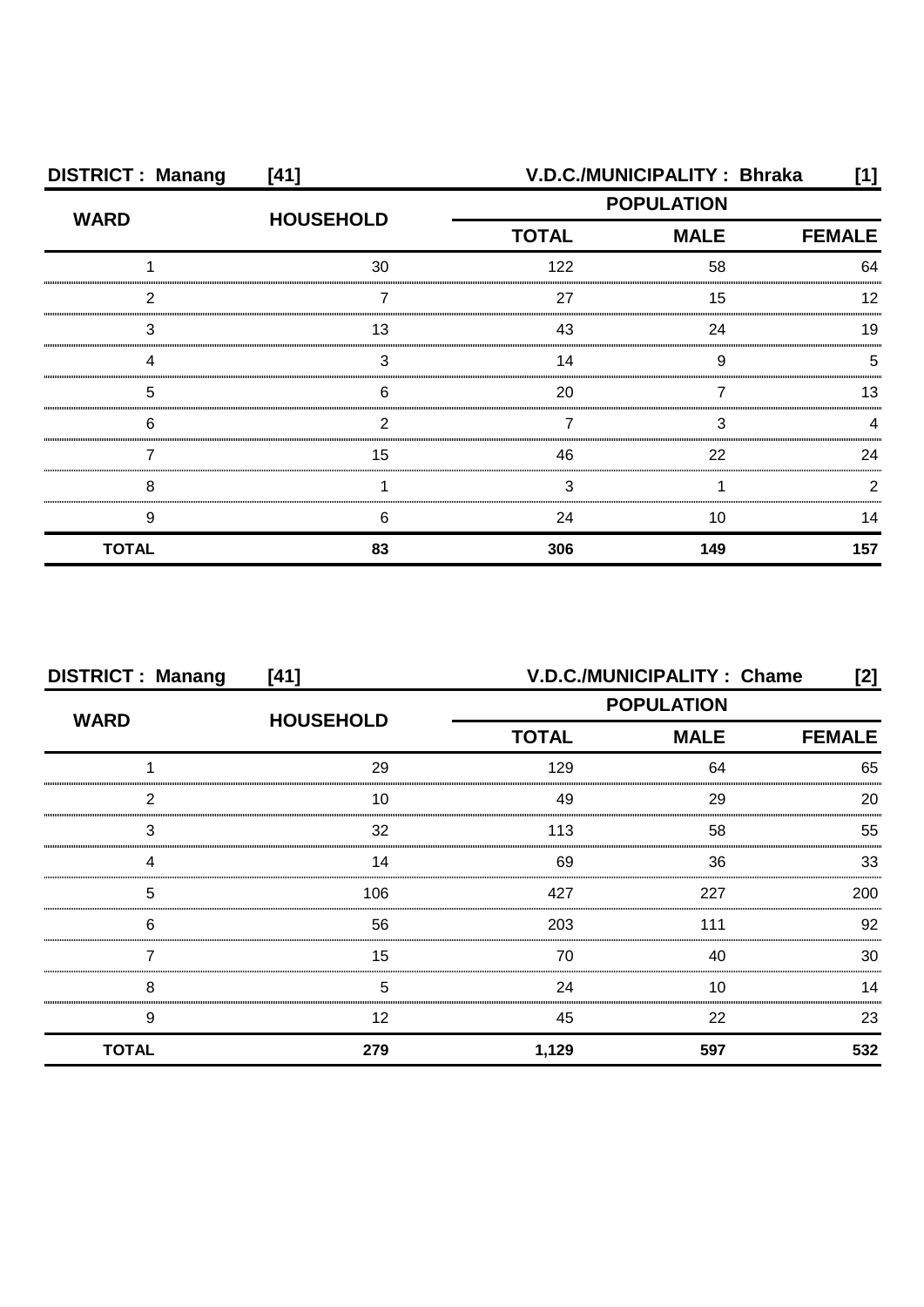| <b>DISTRICT: Manang</b> | $[41]$           |                   | V.D.C./MUNICIPALITY: Dharapani | [3]              |
|-------------------------|------------------|-------------------|--------------------------------|------------------|
| <b>WARD</b>             | <b>HOUSEHOLD</b> | <b>POPULATION</b> |                                |                  |
|                         |                  | <b>TOTAL</b>      | <b>MALE</b>                    | <b>FEMALE</b>    |
|                         | 79               | 346               | 177                            | 169              |
| ◠                       | 17               | 77                | 37                             | 40               |
| 3                       | 10               | 42                | 23                             | 19               |
|                         | 12               | 63                | 33                             | 30               |
| 5                       | 59               | 208               | 106                            | 102 <sub>2</sub> |
| 6                       | 9                | 46                | 25                             | 21               |
|                         | 8                | 38                | 19                             | 19               |
| 8                       |                  | 52                | 27                             | 25               |
| 9                       | 27               | 140               | 68                             | 72               |
| <b>TOTAL</b>            | 232              | 1,012             | 515                            | 497              |

| <b>DISTRICT: Manang</b> | $[41]$           | V.D.C./MUNICIPALITY: Fu<br>[4] |                              |    |  |  |
|-------------------------|------------------|--------------------------------|------------------------------|----|--|--|
| <b>WARD</b>             |                  | <b>POPULATION</b>              |                              |    |  |  |
|                         | <b>HOUSEHOLD</b> | <b>TOTAL</b>                   | <b>MALE</b><br><b>FEMALE</b> |    |  |  |
|                         |                  | 10                             |                              |    |  |  |
| ົ                       | 5                | 23                             | о                            |    |  |  |
| 3                       |                  | 26                             | 14                           |    |  |  |
|                         | հ                | 31                             | 18                           |    |  |  |
| 5                       |                  |                                | ค                            |    |  |  |
| 6                       | 5                | 18                             | 10                           |    |  |  |
|                         |                  |                                |                              |    |  |  |
| 8                       |                  | 30                             | 16                           |    |  |  |
| g                       |                  | 19                             | 9                            | 10 |  |  |
| <b>TOTAL</b>            | 36               | 176                            | 88                           | 88 |  |  |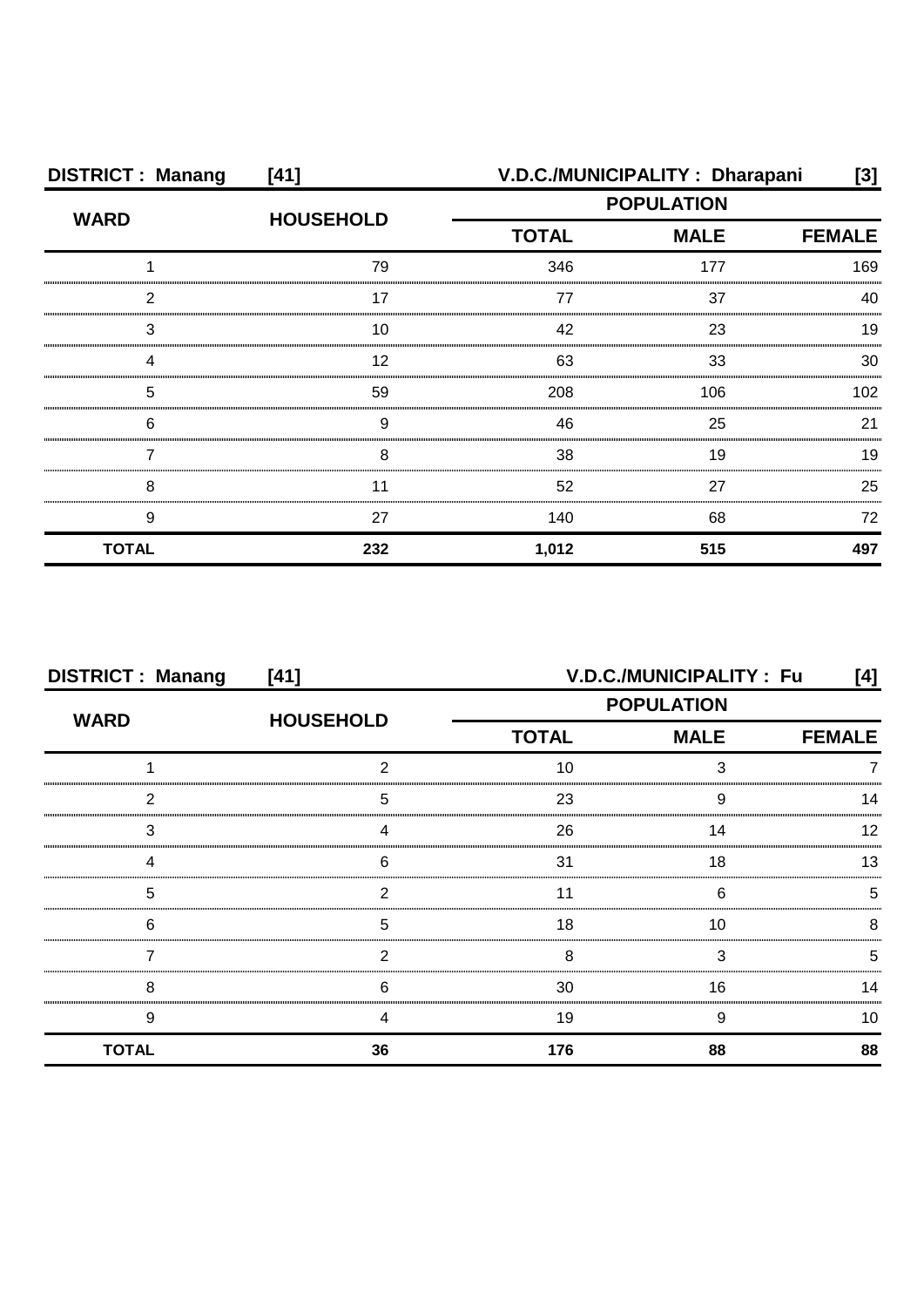| <b>DISTRICT: Manang</b> | [41]             | V.D.C./MUNICIPALITY: Ghyaru<br>[5]           |    |    |
|-------------------------|------------------|----------------------------------------------|----|----|
| <b>WARD</b>             | <b>HOUSEHOLD</b> | <b>POPULATION</b>                            |    |    |
|                         |                  | <b>MALE</b><br><b>TOTAL</b><br><b>FEMALE</b> |    |    |
|                         |                  |                                              |    |    |
| ◠                       | ົ                |                                              | 3  |    |
| З                       |                  |                                              |    |    |
|                         | 5                | 13                                           | 5  |    |
| 5                       |                  |                                              |    |    |
| 6                       |                  | 13                                           | h  |    |
|                         |                  |                                              |    |    |
| с                       |                  |                                              |    |    |
| 9                       |                  |                                              |    |    |
| <b>TOTAL</b>            | 33               |                                              | 32 | 39 |

| <b>DISTRICT: Manang</b> | [41]             | V.D.C./MUNICIPALITY: Khangsar<br>[6] |                              |     |  |  |
|-------------------------|------------------|--------------------------------------|------------------------------|-----|--|--|
| <b>WARD</b>             | <b>HOUSEHOLD</b> | <b>POPULATION</b>                    |                              |     |  |  |
|                         |                  | <b>TOTAL</b>                         | <b>MALE</b><br><b>FEMALE</b> |     |  |  |
|                         |                  | 55                                   | 31                           | 24  |  |  |
| ◠                       | 12               | 44                                   | 29                           | 15  |  |  |
| 3                       | ◠                | 5                                    | ◠                            |     |  |  |
|                         | 5                | 24                                   |                              |     |  |  |
| 5                       |                  | З                                    |                              |     |  |  |
| 6                       | 6                | 27                                   | 13                           |     |  |  |
|                         | 9                | 40                                   | 18                           | 22  |  |  |
| 8                       | հ                | 29                                   | 14                           | 15  |  |  |
| 9                       | 6                | 30                                   | 19                           | 11  |  |  |
| <b>TOTAL</b>            | 58               | 257                                  | 138                          | 119 |  |  |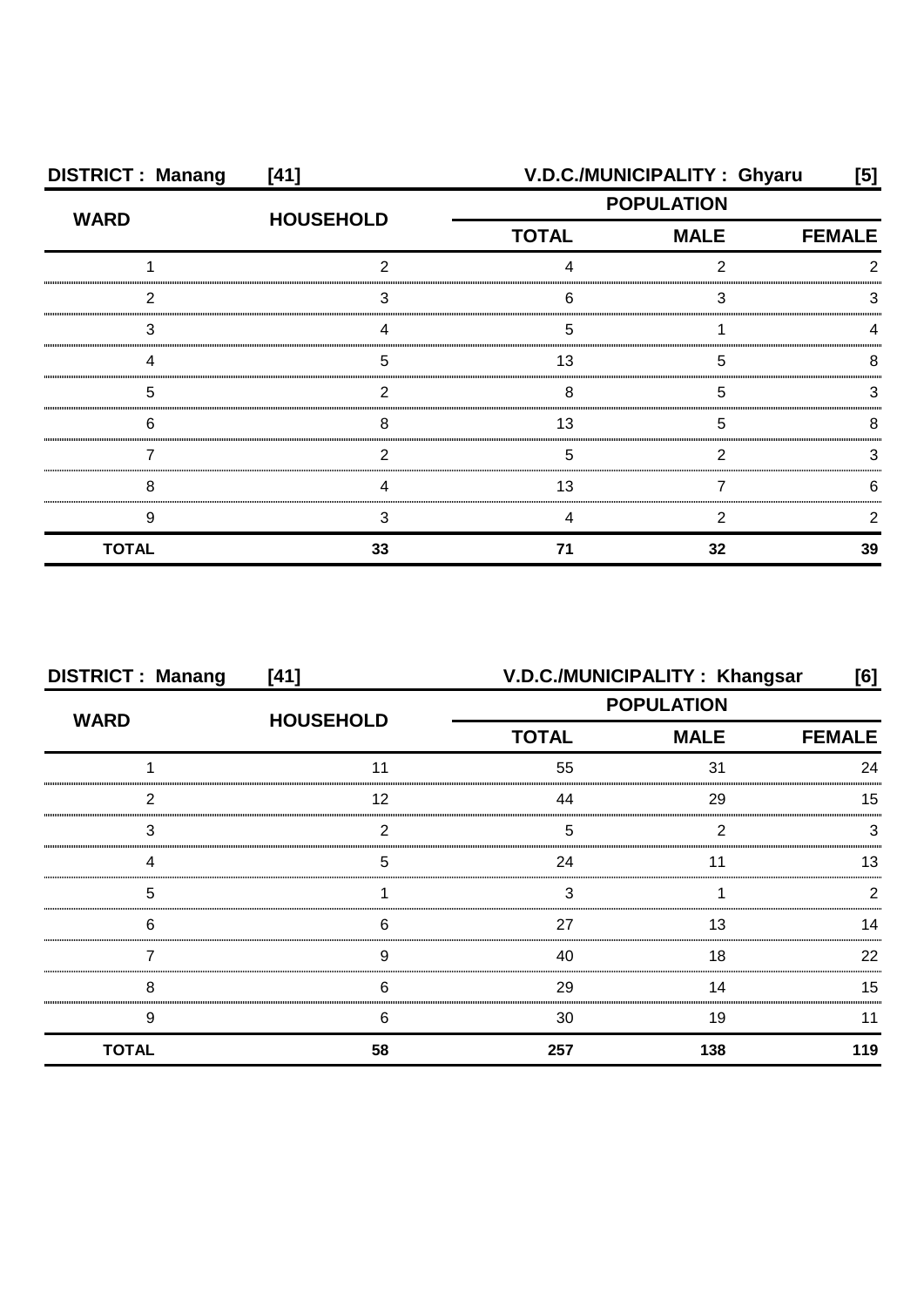| <b>DISTRICT: Manang</b> | [41]             |                                              | V.D.C./MUNICIPALITY: Manang | [7] |  |
|-------------------------|------------------|----------------------------------------------|-----------------------------|-----|--|
| <b>WARD</b>             | <b>HOUSEHOLD</b> | <b>POPULATION</b>                            |                             |     |  |
|                         |                  | <b>TOTAL</b><br><b>MALE</b><br><b>FEMALE</b> |                             |     |  |
|                         | 5                | 13                                           |                             |     |  |
| ◠                       | 10               | 46                                           | 24                          | 22  |  |
| З                       | ี่ค              | 13                                           |                             |     |  |
|                         | ◠                | 5                                            | З                           |     |  |
| 5                       | 6                | 32                                           | 15                          |     |  |
| 6                       | 10               | 36                                           | 15                          | 21  |  |
|                         | 6                | 27                                           | 16                          |     |  |
| 8                       |                  | 23                                           | 13                          | 10  |  |
| 9                       | 79               | 435                                          | 273                         | 162 |  |
| <b>TOTAL</b>            | 131              | 630                                          | 373                         | 257 |  |

| <b>DISTRICT: Manang</b> | [41]             | V.D.C./MUNICIPALITY : Nar<br>[8] |             |               |
|-------------------------|------------------|----------------------------------|-------------|---------------|
|                         |                  | <b>POPULATION</b>                |             |               |
| <b>WARD</b>             | <b>HOUSEHOLD</b> | <b>TOTAL</b>                     | <b>MALE</b> | <b>FEMALE</b> |
|                         |                  | 50                               | 27          | 23            |
| 2                       | 6                | 30                               | 14          | 16            |
| 3                       |                  | 46                               | 22          | 24            |
|                         | 11               | 48                               | 17          | 31            |
| 5                       | 13               | 49                               | 22          | 27            |
| 6                       | 6                | 16                               | 9           |               |
|                         | 10               | 36                               | 15          | 21            |
| 8                       |                  | 34                               | 17          |               |
| 9                       |                  | 53                               | 27          | 26            |
| <b>TOTAL</b>            | 86               | 362                              | 170         | 192           |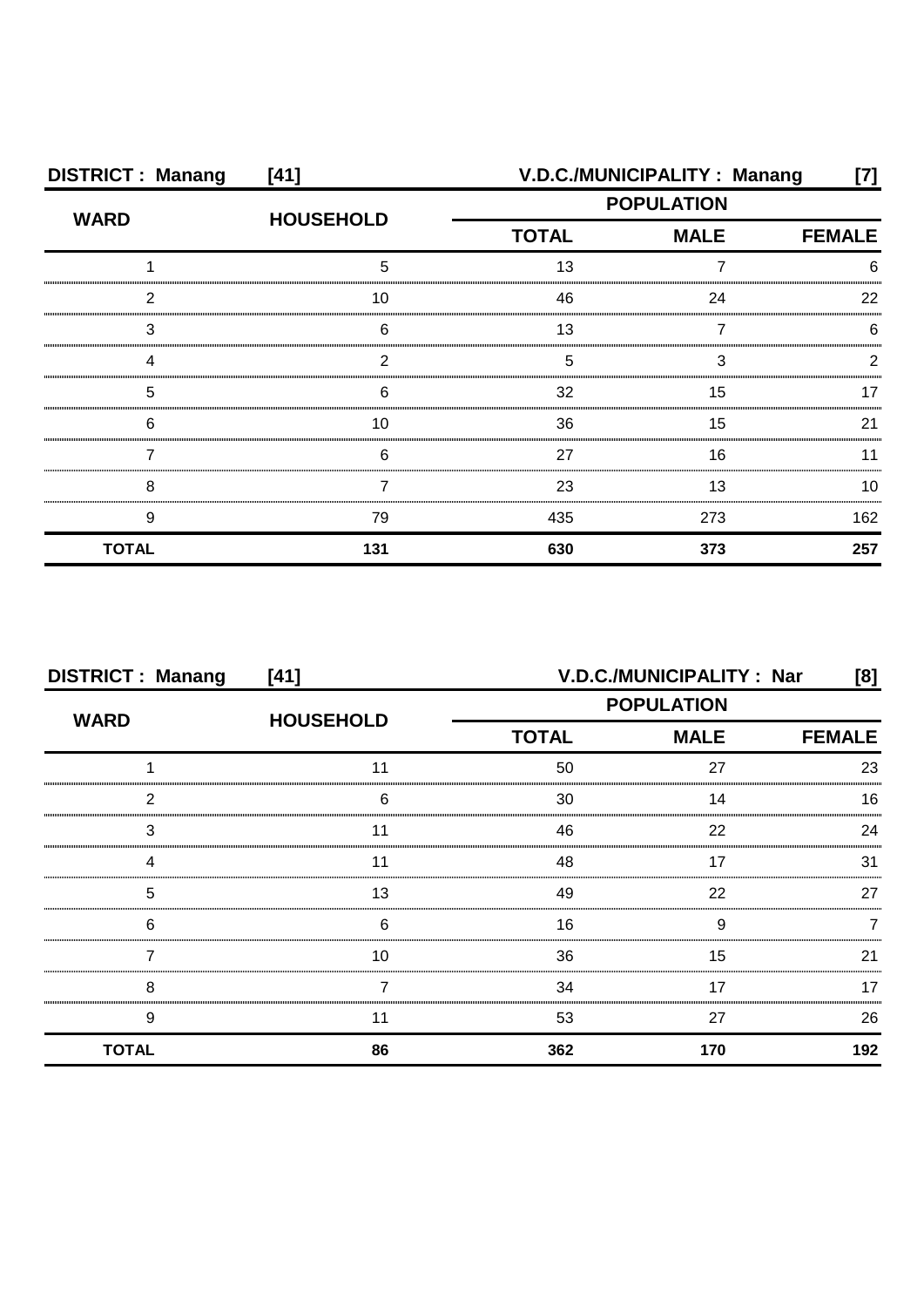| <b>DISTRICT: Manang</b> | [41]             | V.D.C./MUNICIPALITY: Ngawal<br>[9]           |     |     |  |
|-------------------------|------------------|----------------------------------------------|-----|-----|--|
| <b>WARD</b>             | <b>HOUSEHOLD</b> | <b>POPULATION</b>                            |     |     |  |
|                         |                  | <b>TOTAL</b><br><b>MALE</b><br><b>FEMALE</b> |     |     |  |
|                         |                  |                                              | 10  |     |  |
| ົ                       | g                | 33                                           | 18  | 15  |  |
| 3                       | я                | 31                                           | 18  |     |  |
|                         |                  | 13                                           | 8   |     |  |
| 5                       |                  | 24                                           |     | 13  |  |
| 6                       | 9                | 50                                           | 28  | 22  |  |
|                         | 13               | 38                                           | 18  | 20  |  |
| 8                       | 5                | 16                                           | 9   |     |  |
| 9                       | 13               | 58                                           | 31  | 27  |  |
| <b>TOTAL</b>            | 73               | 274                                          | 151 | 123 |  |

| <b>DISTRICT: Manang</b> | [41]             |                   | V.D.C./MUNICIPALITY : Pisang | [10]          |
|-------------------------|------------------|-------------------|------------------------------|---------------|
| <b>WARD</b>             | <b>HOUSEHOLD</b> | <b>POPULATION</b> |                              |               |
|                         |                  | <b>TOTAL</b>      | <b>MALE</b>                  | <b>FEMALE</b> |
|                         | 59               | 196               | 100                          | 96            |
| ◠                       | 6                | 16                |                              |               |
| 3                       | 5                | 15                |                              |               |
|                         | ิค               | 15                |                              |               |
| 5                       |                  | 11                | ค                            |               |
| 6                       |                  |                   |                              |               |
|                         | a                | 18                |                              |               |
| 8                       | 8                | 18                | 10                           |               |
| 9                       |                  |                   | 3                            |               |
| <b>TOTAL</b>            | 105              | 307               | 159                          | 148           |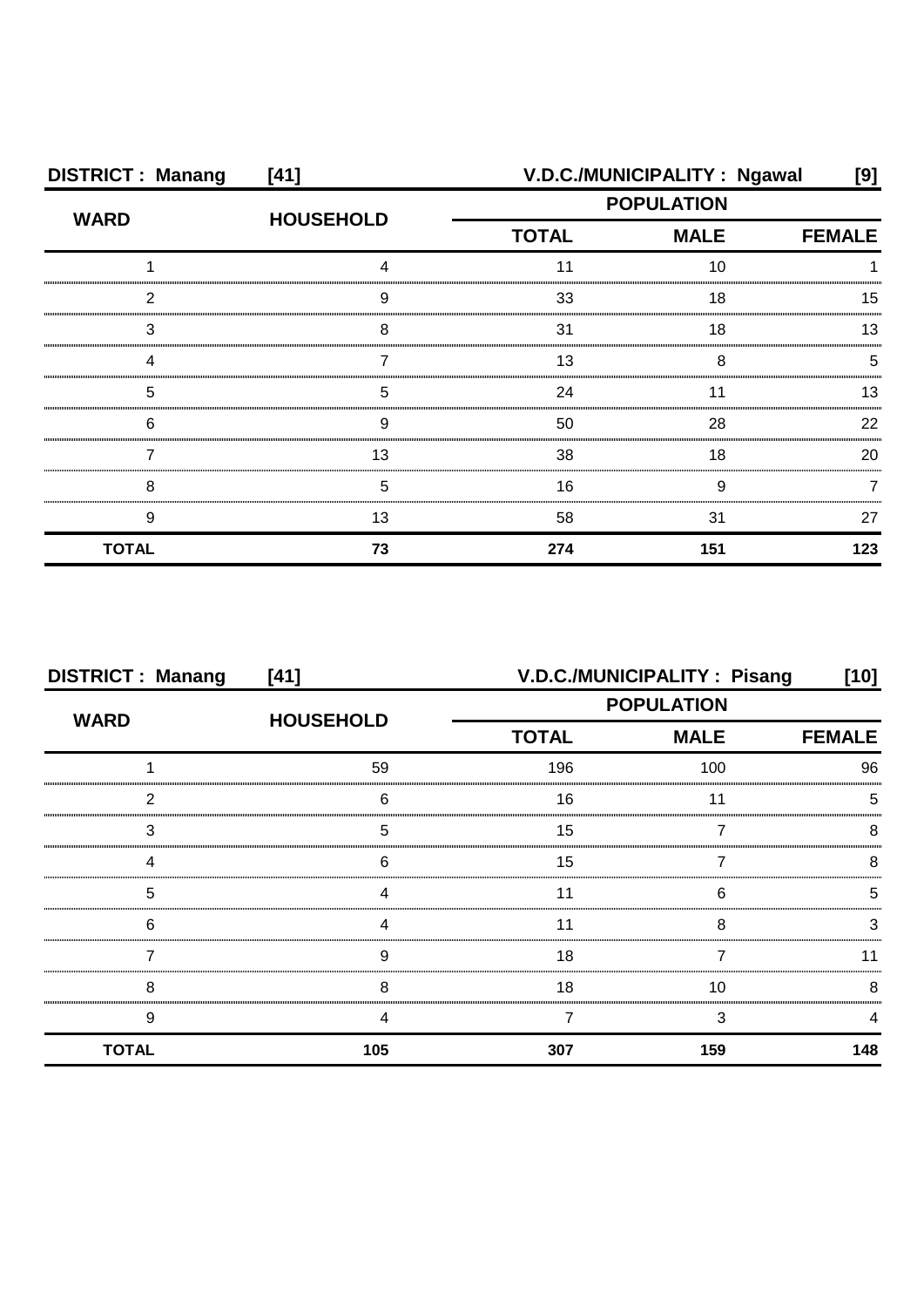| <b>DISTRICT: Manang</b> | [41]             | V.D.C./MUNICIPALITY: Tachai Bagarchhap |                   | 11]           |  |
|-------------------------|------------------|----------------------------------------|-------------------|---------------|--|
| <b>WARD</b>             |                  |                                        | <b>POPULATION</b> |               |  |
|                         | <b>HOUSEHOLD</b> | <b>TOTAL</b>                           | <b>MALE</b>       | <b>FEMALE</b> |  |
|                         |                  | 43                                     | 20                | 23            |  |
| 2                       | 8                | 51                                     | 23                | 28            |  |
| 3                       |                  | 32                                     | 17                | 15            |  |
|                         | 18               | 94                                     | 47                | 47            |  |
| 5                       | 15               | 72                                     | 36                | 36            |  |
| 6                       | 11               | 40                                     | 17                | 23            |  |
|                         |                  | 37                                     | 18                | 19            |  |
| 8                       | 10               | 36                                     | 19                |               |  |
| 9                       | 32               | 139                                    | 66                | 73            |  |
| <b>TOTAL</b>            | 120              | 544                                    | 263               | 281           |  |

| <b>DISTRICT: Manang</b> | [41]             |                   | V.D.C./MUNICIPALITY: Tanki Manang | [12]          |
|-------------------------|------------------|-------------------|-----------------------------------|---------------|
| <b>WARD</b>             |                  | <b>POPULATION</b> |                                   |               |
|                         | <b>HOUSEHOLD</b> | <b>TOTAL</b>      | <b>MALE</b>                       | <b>FEMALE</b> |
|                         | ິດ               | 18                |                                   |               |
| ົ                       |                  | 36                | 20                                | 16            |
| 3                       |                  | 39                | 22                                |               |
|                         | 14               | 47                | 27                                | 20            |
| 5                       |                  | 34                | 18                                | 16            |
| 6                       | 18               | 61                | 32                                | 29            |
|                         | 9                | 34                | 13                                | 21            |
| 8                       | 18               | 63                | 39                                | 24            |
| 9                       | 10               | 45                | 26                                | 19            |
| <b>TOTAL</b>            | 110              | 377               | 203                               | 174           |